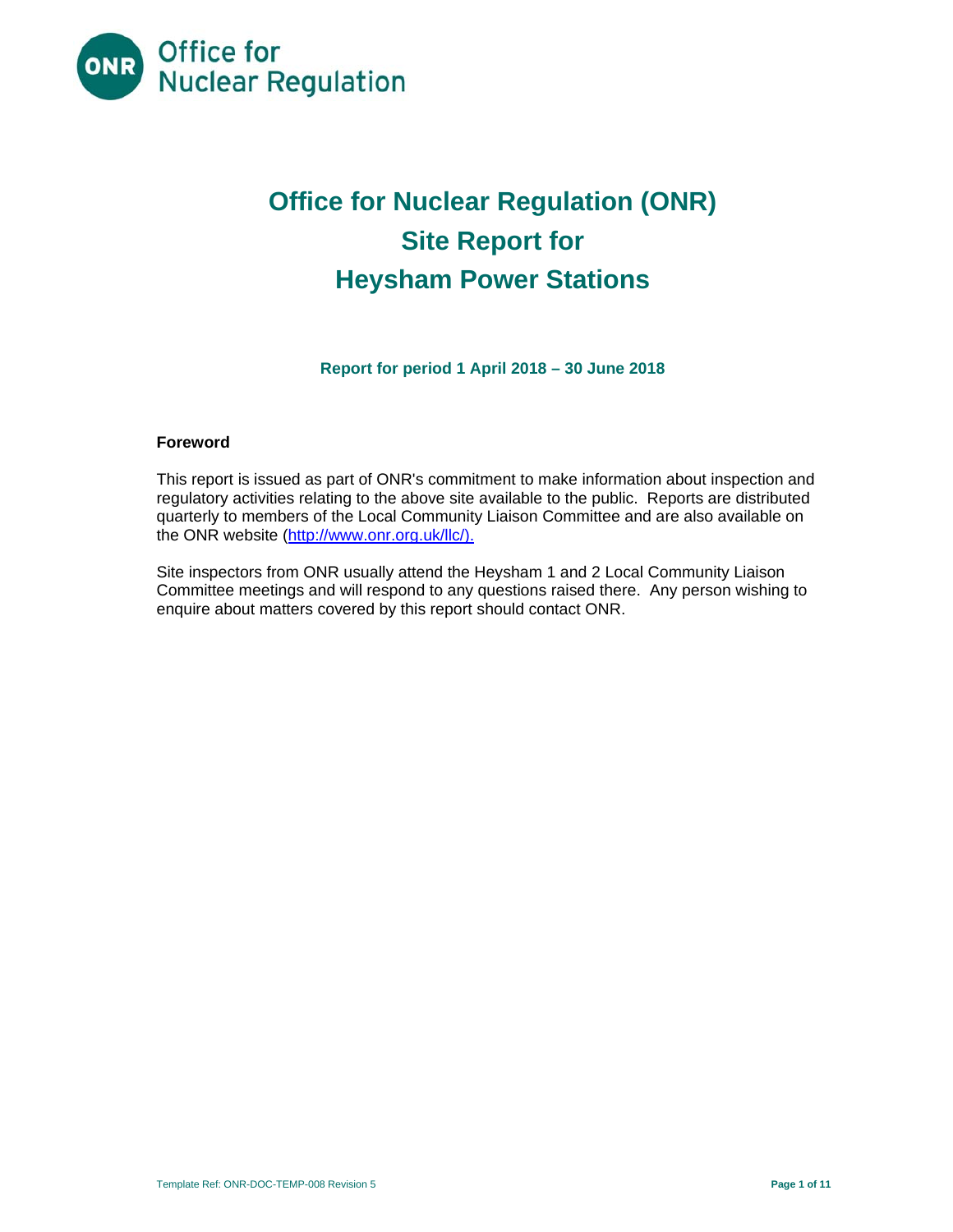# **TABLE OF CONTENTS**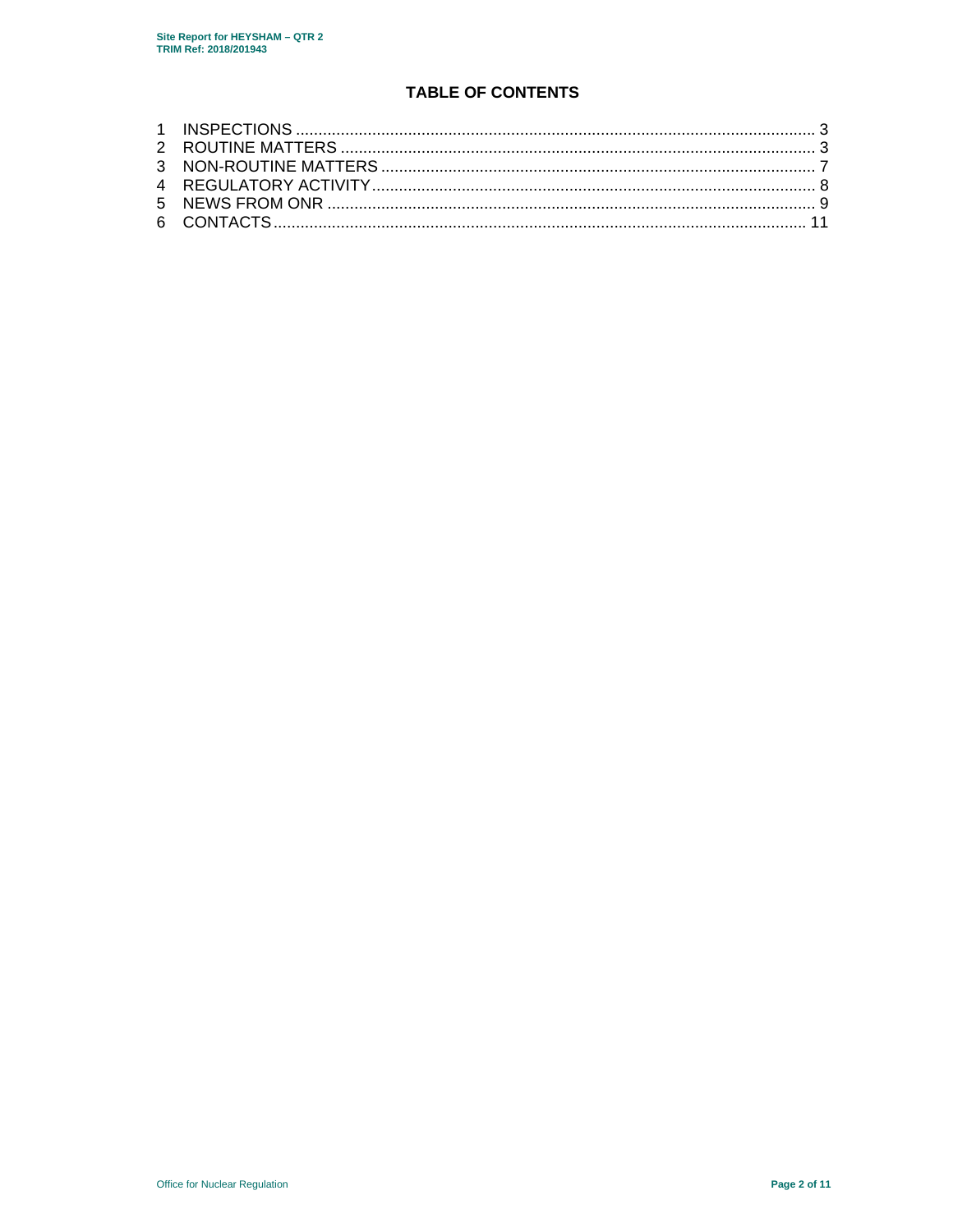## **1 INSPECTIONS**

#### **1.1 Dates of inspection**

1. The ONR nominated site inspectors made inspections on the following dates during the quarter:

## **Heysham 1**

- 10 11 April 2018
- 9 11 May 2018
- 22 24 May 2018
- 5 June 2018
- 20 June 2018

## **Heysham 2**

- $10 12$  April 2018
- **18 April 2018**
- $\blacksquare$  09– 10 May 2018
- $15 18$  May 2018
- 7 8 March 2018
- **27 June 2018**
- 2. In addition, other ONR specialist inspectors were involved in interventions on the following dates during the quarter:

## **Heysham 1**

- **4 April 2018**
- 10 11 April 2018
- 9 11 May 2018
- 22 24 May 2018

# **Heysham 2**

- 10 11 April 2018
- April/May Various Inspections in support of Reactor 7 statutory outage

# **2 ROUTINE MATTERS**

# **2.1 Inspections**

- 3. Inspections are undertaken as part of the process for monitoring compliance with:
	- the conditions attached by ONR to the nuclear site licence granted under the Nuclear Installations Act 1965 (NIA65) (as amended);
	- the Energy Act 2013;
	- the Health and Safety at Work Act 1974 (HSWA74); and
	- Regulations made under HSWA74, for example the lonising Radiations Regulations 2017 (IRR17) and the Management of Health and Safety at Work Regulations 1999 (MHSWR99).
	- the Regulatory Reform (Fire Safety) Order 2005
	- the Nuclear Industries Security Regulations 2003
- 4. The inspections entail monitoring the licensee's actions on the site in relation to incidents, operations, maintenance, projects, modifications, safety case changes and any other matters that may affect safety. The licensee is required to make and implement adequate arrangements under the conditions attached to the licence in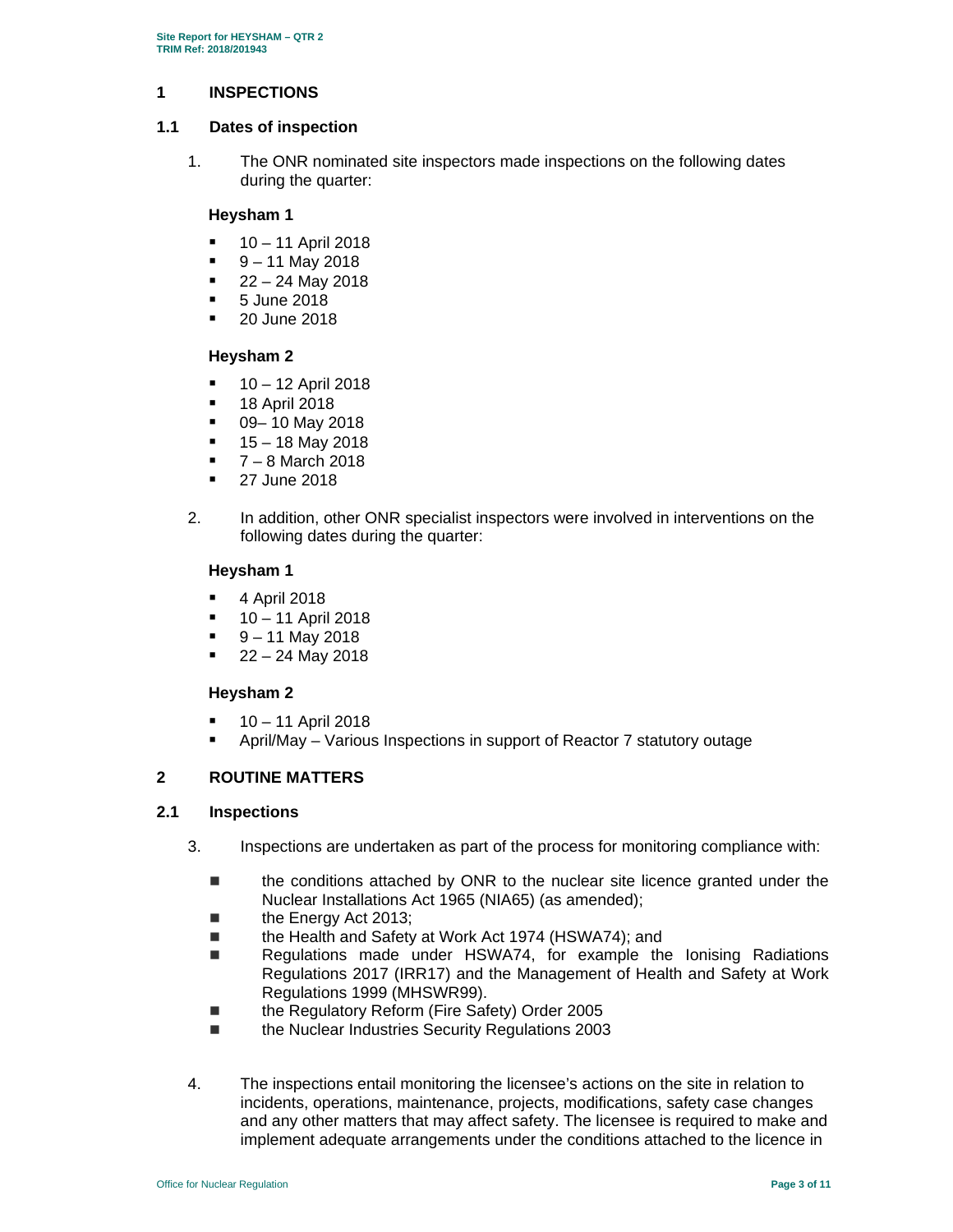order to ensure legal compliance. Inspections seek to judge both the adequacy of these arrangements and their implementation.

5. In this period, the following routine inspections were undertaken:

## **Heysham 1**

- $\blacksquare$  Licence condition  $7$  Incidents on the site
- $\Box$  Licence condition 10 Training
- $\blacksquare$  Licence condition 11 Emergency arrangements
- $\blacksquare$  Licence condition 14 Safety documentation
- $\blacksquare$  Licence condition 23 Operating rules
- $\blacksquare$  Licence condition 24 Operating instructions
- $\blacksquare$  Licence condition 25 Operational records
- $\blacksquare$  Licence condition 36 Organisational capability
- 6. Licence conditions 7 The Station's arrangements to comply with LC 7 were found to align with ONR inspection guidance. The arrangements adequately cover the notification, recording, investigation and reporting of incidents on the site. An ONR rating of 'green' was awarded with no regulatory issues being raised.
- 7. Licence condition 14 ONR examined a sample of the licensee's LC14 procedures against the relevant ONR guidance documents for this licence condition. A sample inspection of the implementation of the Station living safety case documentation and engineering change process was also undertaken. ONR judged the procedures and arrangements to align with ONR inspection guidance and satisfy the requirements of LC14. No shortfalls were identified and an ONR rating of green was awarded.
- 8. An external flooding themed intervention was undertaken by ONR at Heysham. This was a joint Heysham 1& 2 intervention. Purpose was to judge compliance against the following licence conditions informed by the external flooding safety case.
- 9. Licence conditions 10, 11, 23, 24 and 25 ONR performed an external flooding safety case informed inspection to judge the licensee's compliance against the specified licence conditions. External flooding hazards to the site may arise from a number of sources, i.e. coastal, pluvial (caused by rain), fluvial (caused by rivers) and snow melt. Through examination of these hazards and the structures, systems and components (SSCs) which protect against them, compliance inspections were performed against the licence conditions. ONR observed a number of recent modifications made to the Station which has substantially improved its resilience to external flooding. The arrangements examined complied with the licensee's legal duties based on the areas sampled during the inspection and the personnel, procedures and SSCs claimed within the external flooding safety case were judged to be adequate. Ratings of 'green' (no formal action) were awarded for LC 10, 11, 23, 24 and 25 compliance.
- 10. Licence condition 36 ONR undertook an inspection to evaluate the effectiveness of the Station's arrangements for managing organisational capability. The station presented evidence to show how it was managing its human resources and managing organisational change. Based on our sample of interviews, observations and document reviews we judged that there are effective processes in place to manage and monitor human resources and organisational change at Heysham 1. We identified a number of positive findings and good practices. Some opportunities were identified for the station to further improve the effectiveness of its activities in this area. ONR is satisfied that the Station will address these improvements through their own internal management controls.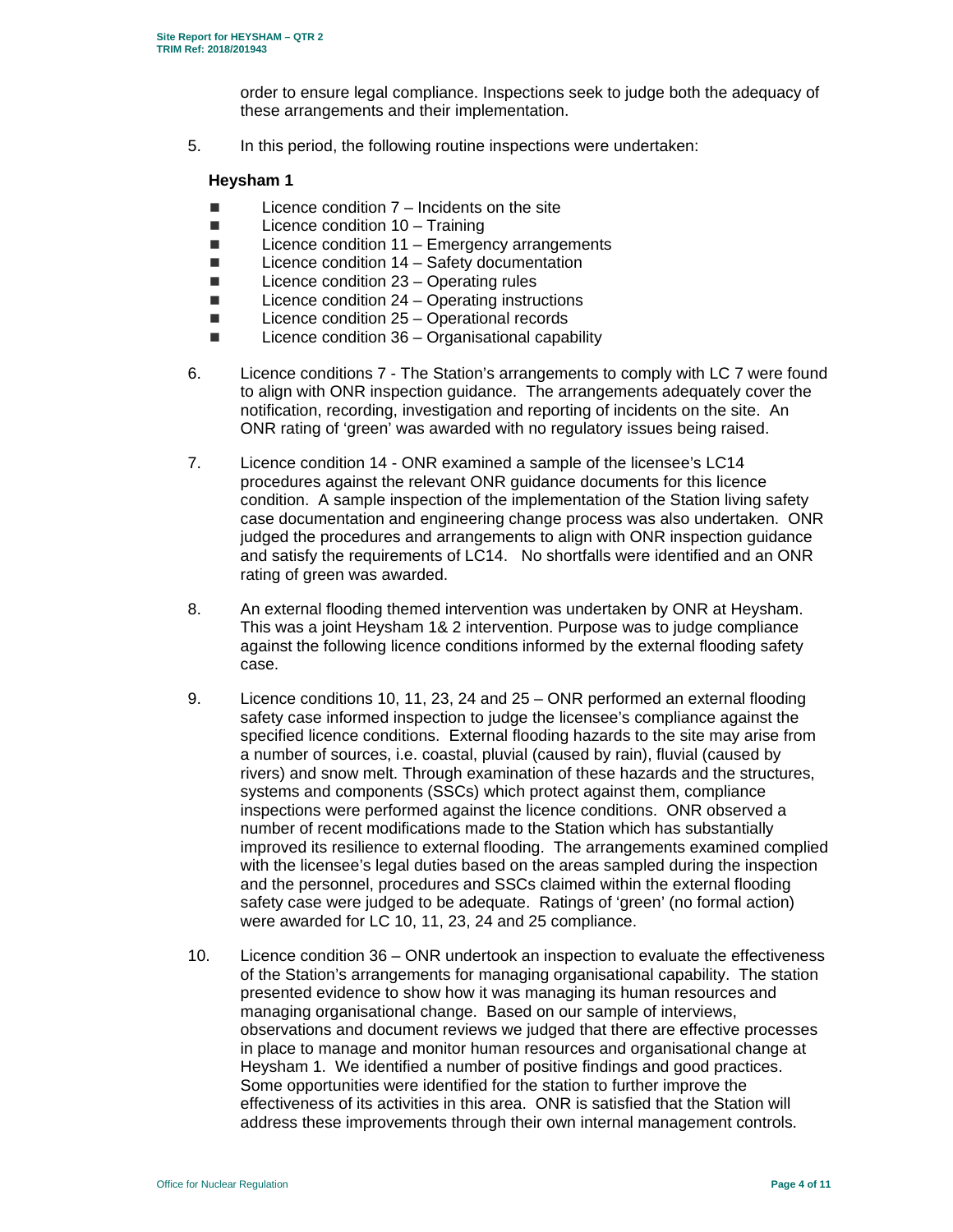Overall, ONR judges that the licensee is meeting relevant good practice when compared to ONR guidance and have therefore assigned a rating of 'green' (no formal action) for LC36 compliance.

### **Heysham 2**

- $\blacksquare$  Licence condition  $6 -$  Documents, records, authorities and certificates
- $\blacksquare$  Licence condition 8 Warning notices
- $\blacksquare$  Licence condition 26 Control and supervision of operations
- Licence condition 28 Examination, inspection, maintenance and testing
- 11. A joint Heysham 1 & 2 intervention informed by the flooding safety case was undertaken during the period. This has been reported under Heysham 1 above (paras 9-10).
- 12. Licence conditions 6 Licensee's arrangements for compliance against LC 6 were sampled with a focus on the arrangements implemented in respect of records management and the procedures for management of regulatory commitments. Based on the sample inspected, the ONR inspector was content that the licensee's arrangements met ONR's expectations and hence assigned an inspection rating of green.
- 13. Licence condition 8 LC 8 requires the licensee's to provide suitable and sufficient notices for the purposes of informing persons on site on matters in the event of an incident or emergency. The inspection consisted of sampling the licensee's corporate arrangements followed by a plant walk down and discussions with staff with responsibilities for compliance against LC8. Based on the sample inspected, the ONR inspector was content that the licensee's arrangements met ONR's expectations and hence assigned an inspection rating of green.
- 14. Licence condition 26 The licensee's arrangements for control and supervision of contractors, leadership oversight and control of operations with respect to vessel entry were sampled during the reactor 7 statutory outage. Several areas of good practice were observed and the ONR inspector judged that the licensee's arrangements met the legal requirements for compliance against LC26. An inspection rating of green rating was assigned.
- 15. Licence conditions 28 A number of maintenance activities were sampled. These were being undertaken in accordance with the plant maintenance schedule. Based on areas sampled, the ONR inspector judged that the licensee's arrangements with respect to examination, maintenance and testing met with ONR's regulatory expectations. An inspection rating of green was considered appropriate.

# System Based Inspections (SBI)

- 16. In addition to the program of site licence compliance inspections, ONR also inspects operating reactors based on safety related systems. Each site has a safety case, which identifies the important aspects of operation and management required for maintaining safety. For both stations at Heysham, the key systems important to nuclear safety will be inspected against the requirements of the safety case over a five-year period. ONR considers that this will provide additional assurance that operations on the Heysham site are safe. Each of these system inspections considers the relevant licence conditions below:
	- Licence condition 10: Training
	- Licence condition 23: Operating rules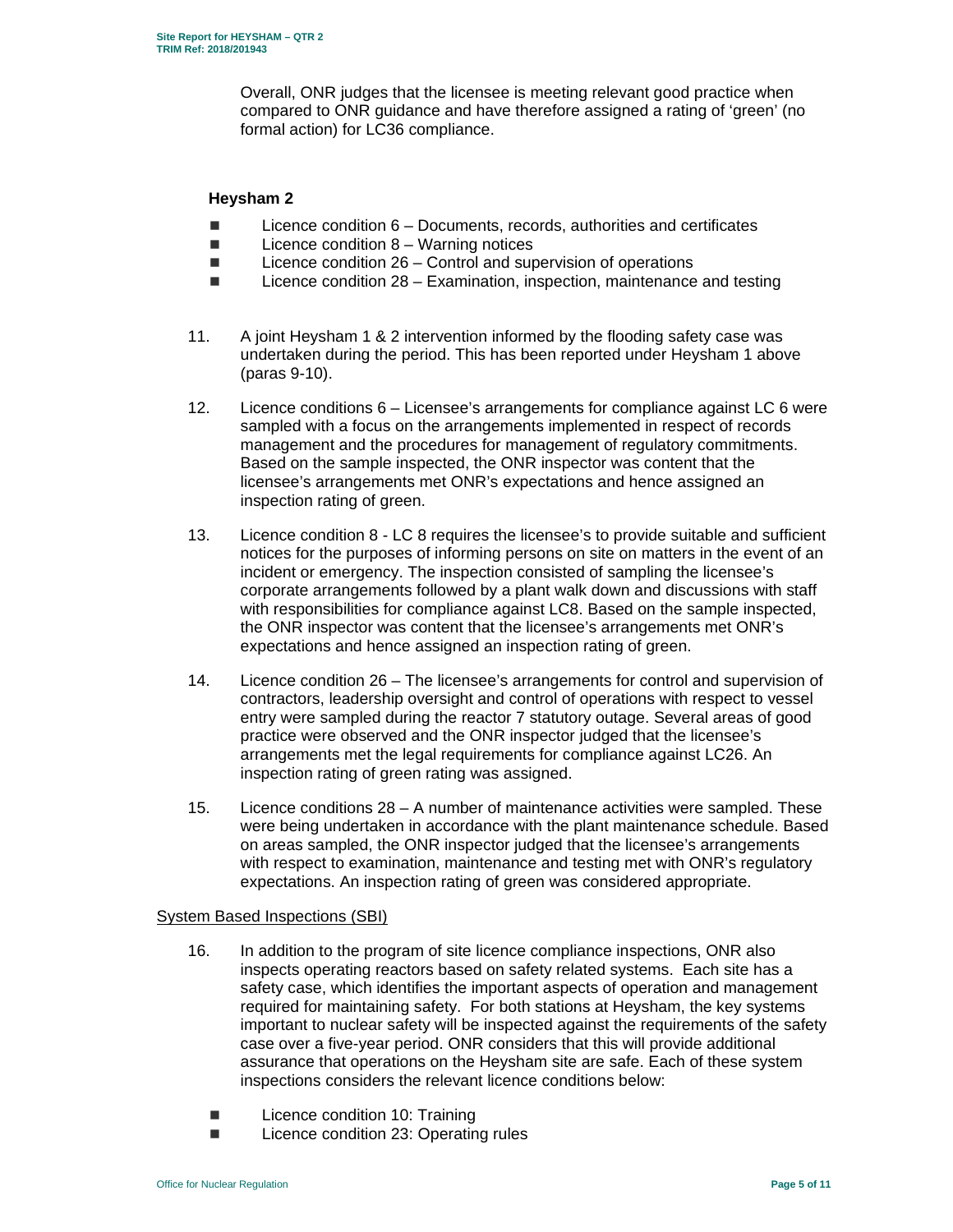- Licence condition 24: Operating instructions
- Licence condition 27: Safety mechanisms
- Licence condition 28: Examination, inspection, maintenance and testing
- Licence condition 34: Leakage and escape of radioactive material and radioactive waste
- 17. During the reporting period, the following safety related systems were inspected:

### **Heysham 1**

## Transformers, Grid Systems and Main Electrical System

- 18. This System Based Inspection covered the station transformers, grid systems and main electrical system. The function of these systems is to provide power for export to the national electricity transmission grid and to provide power supplies across the site. Heysham 1 has two turbo generators which provide supply to 23kV to 400kV transformers for export to the national grid network. The 23kV is also transformed down to a number of voltages levels at and below 11kV for distribution around the site. When the station is not generating, these systems provide the means for importing electricity from the national grid. In the event of a loss of the grid supply, these systems provide the means for the distribution of the site's back up generation supply.
- 19. ONR judged that the transformers, grid systems and main electrical system were adequate and met the requirements of the safety case. A minor shortfall against a maintenance instruction was identified, however this was not judged to significantly affect the ability of the systems to meet the requirements of the safety case. A regulatory issue was raised to address this matter, which will be monitored as part of normal regulatory business.
- 20. In summary, the SBI of transformers, grid systems and main electrical system, inspected for LCs 10, 23, 24, 27, and 28 was rated as 'green' in that relevant good practice was met and the identified compliance shortfall was minor.

#### **Heysham 2**

#### **Sea Defences, Flood Protection and Drainage**

- 21. This System Based Inspection (SBI) covered the sea defences, flood protection and drainage system to judge the system performance against its safety function. The focus of the sea defences, flood protection and drainage system based inspection was on the response of sample civil structures and plant to external hazards, in particular external flooding. The items sampled were:
	- Sea defences
	- Cooling Water (CW) pump house
	- **Flood defence enhancements**
	- **Drainage system**
	- Quadrant Excess Drainage (QED) pumps
- 22. The intervention also included a plant walk-down of the system where ONR specialist inspectors judged that the overall condition of the flood defences examined was acceptable. ONR was satisfied with the ongoing and planned investment to address identified defects that were seen at the station.
- 23. After considering the totality of evidence examined during the inspection against the relevant licence conditions (LCs 10, 23, 24, 27, 28 and 34), the ONR inspectors concluded that overall, the licensee's arrangements, and their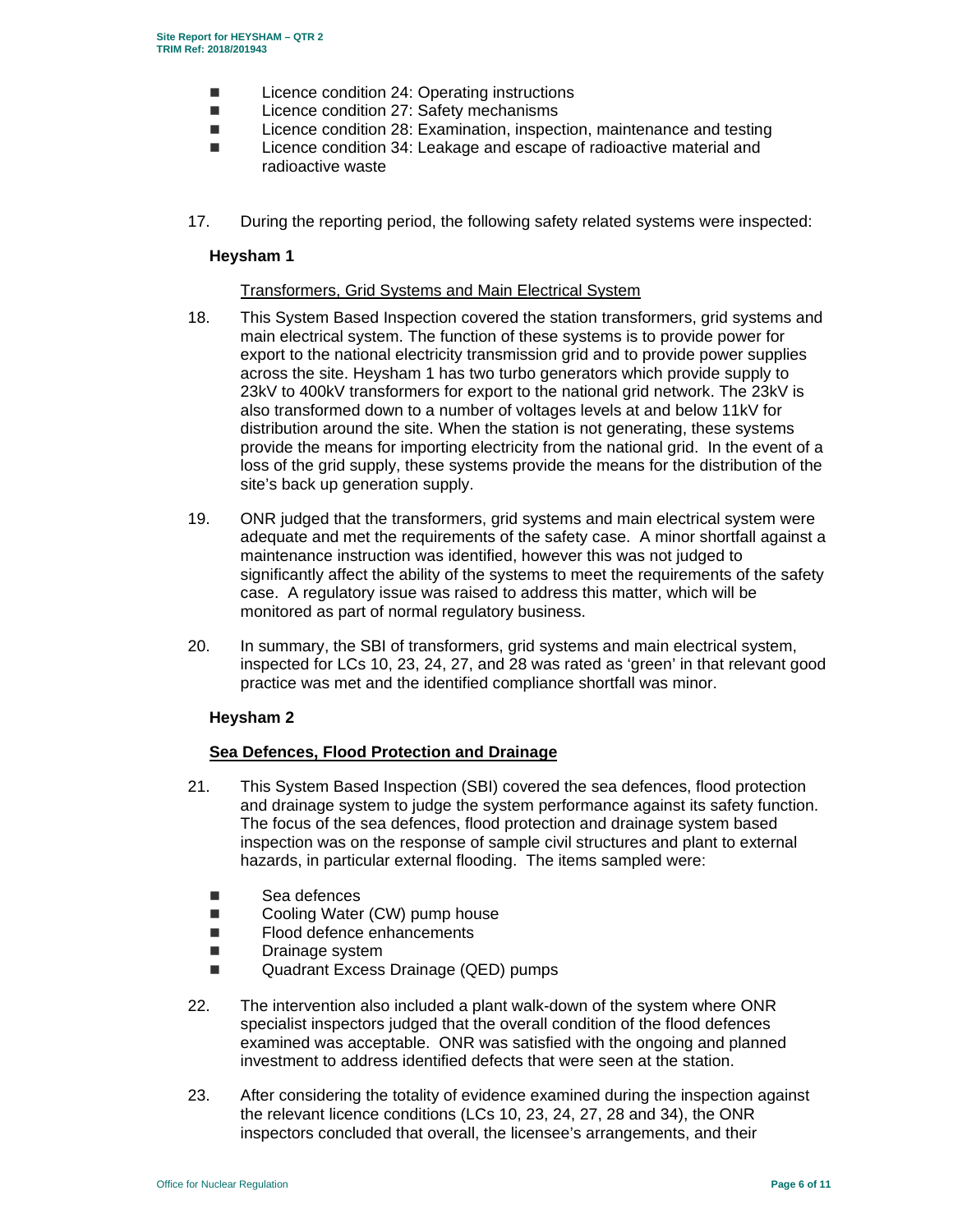implementation, associated with the Sea Defences, Flood Protection and Drainage system adequately met the requirements of the safety case. However, the inspectors identified a number of areas where there were opportunities for improvement. The inspectors were content that the licensee has raised Condition Reports to address these matters and ONR will follow them up with the station as part of routine regulatory business.

## **2.2 Other work**

### **Heysham 1**

- 24. Site Licence Condition 30 Periodic Shutdown requires, where necessary, for the purpose of enabling any examination, inspection, maintenance or testing of plant to take place that it is shut down in accordance with the requirements of its plant maintenance schedule (PMS). Reactor Unit 2 was shut down on 18 June to undertake its Statutory Outage (Number 24). During this period a number of ONR specialist inspectors undertake assessment and inspection of the outage activities including civil, electrical, mechanical, structural integrity and industrial safety inspections.
- 25. The licensee is required to seek the consent of ONR to start up again following the outage. ONR's decision to grant consent will be supported by a project assessment report which will be published on the website.

## **Heysham 2**

- 26. Site Licence Condition 30 Reactor 7 was shut down on 4 May 2018 to undertake its Statutory Outage. During this period a number of ONR specialist inspectors visited the site and undertook assessment and inspection of the outage activities including, electrical, mechanical, structural integrity, radiological protection and industrial safety inspections.
- 27. Consent was granted under licence condition 30(3) on 16 July 2018 allowing the licensee to return Reactor 7 to service. ONR's decision to grant consent is supported by a project assessment report which has been published on the ONR website.

# **3 NON-ROUTINE MATTERS**

28. Licensees are required to have arrangements to respond to non-routine matters and events. ONR inspectors judge the adequacy of the licensee's response, including actions taken to implement any necessary improvements.

# **Heysham 1**

# West CO<sub>2</sub> storage plant

- 29. As reported in quarter 1, the Station had an incident in March relating to the West  $CO<sub>2</sub>$  storage plant availability. During this period site inspectors for Heysham 1 and 2 gathered further information on this incident through a number of discussions with station personnel involved with the event. ONR's initial regulatory focus has been on the Station's compliance with Health & Safety Regulations and associated Site Licence Conditions.
- 30. During this period the Station has also completed its own Significant Adverse Condition Investigation (SACI) into the circumstances of the incident which has identified a number of root and contributing causes with associated corrective actions.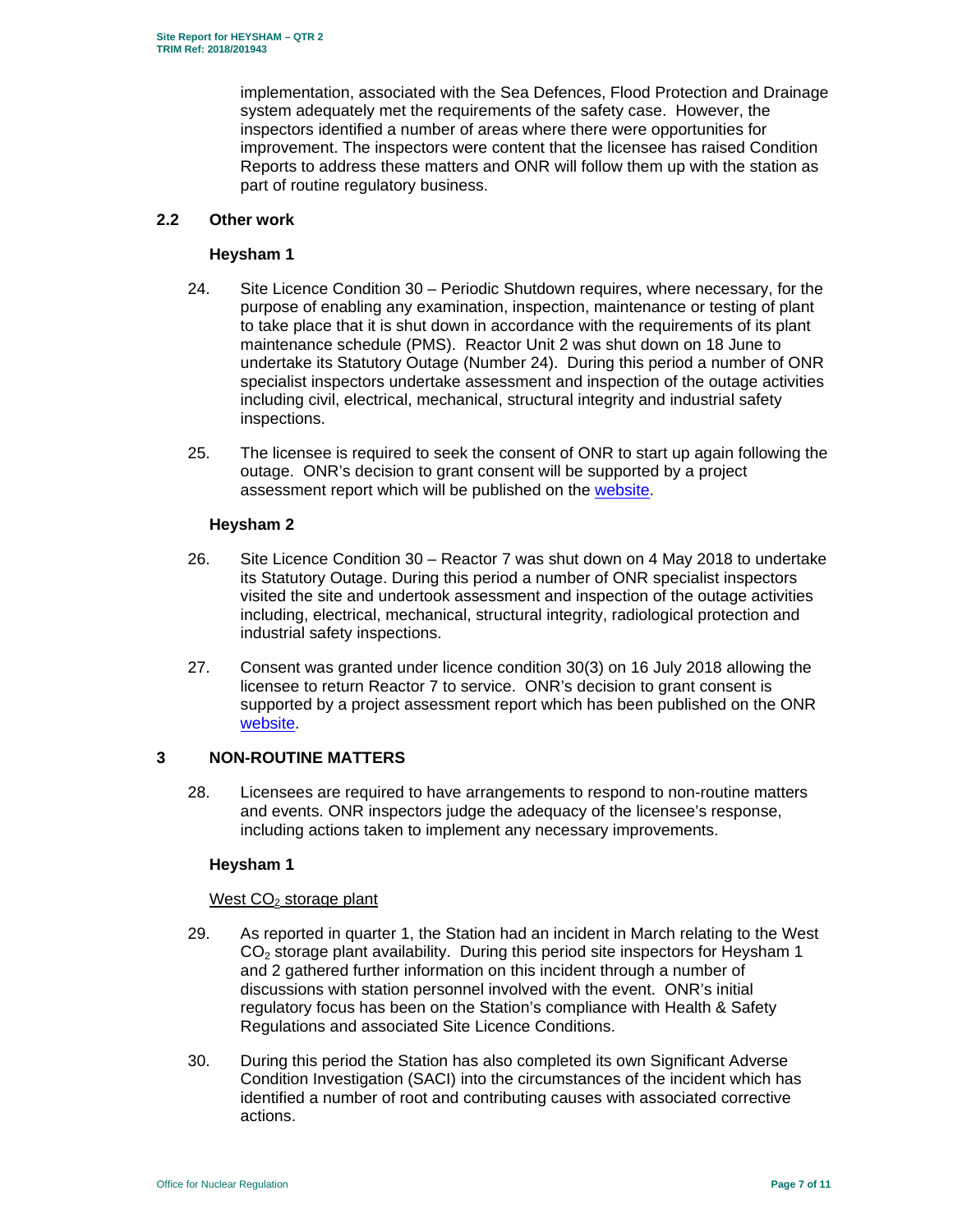- 31. ONR is satisfied that the Licensee took action during the incident to restore the availability of the  $CO<sub>2</sub>$  plant and subsequently instigated an event recovery phase to return the plant to its design intent. However ONR has reviewed the level of regulatory compliance relevant to this incident and, in accordance with its enforcement policy, has determined that an enforcement letter is warranted.
- 32. The Heysham 1 nominated site inspector has written to the Station Director requiring action to be taken to ensure that all of the learning and investigation findings from this incident are addressed. This includes specific action to address shortcomings in the arrangements for compliance with:-
	- Licence Condition 23 To ensure that operations are at all times controlled and carried out in compliance with such operating rules and
	- Licence Condition 28 To make and implement adequate arrangements for the regular and systematic examination, inspection, maintenance and testing of all plant which may affect safety.
- 33. ONR will monitor the completion of the corrective actions as part of normal regulatory business.

## Fire alarm

- 34. During the nominated site inspector's visit to Heysham 1 on  $5<sup>th</sup>$  June 2018, the site fire alarm was activated. In accordance with site arrangements the inspector mustered to the fire assembly point and then went to the Emergency Control Centre (ECC) to monitor the response.
- 35. The alarm had been activated due to a smoke detection alarm initiated in the Central Control Room (CCR). The duty shift manager investigated the alarm and discovered smoke emanating from a control cubicle containing communications equipment and a battery charger. The battery associated with the charger had recently under gone routine maintenance (discharge/boost). The fire was tackled with fire extinguishers and was later confirmed as extinguished when the local fire and rescue service attended site.
- 36. The Emergency Control Centre was set up as per the site emergency plan to provide support and the site muster was stood down after approx. 1 hr 20 mins. The CCR remained tenable and in control of the incident throughout, with no apparent direct threat to safety. The inspector visited the scene of the incident and spoke to the Duty Shift Manager. The cubicle had been electrically isolated and the area quarantined for investigation by the Station.
- 37. In summary, the inspector's opinion is that the site's emergency response to the incident was effective and appropriate. No matters of significant concern were raised that required immediate regulatory action. The incident was formally reported to ONR and will be investigated in accordance with License Condition arrangements. The requirement for any further regulatory follow up will be considered in accordance with ONR's policy and guidance.

# **4 REGULATORY ACTIVITY**

38. ONR may issue formal documents to ensure compliance with regulatory requirements. Under nuclear site licence conditions, ONR issues regulatory documents which either permit an activity or require some form of action to be taken. These are usually collectively termed Licence Instruments (LIs), but can take other forms. In addition, inspectors may issue Enforcement Notices to secure improvements to safety.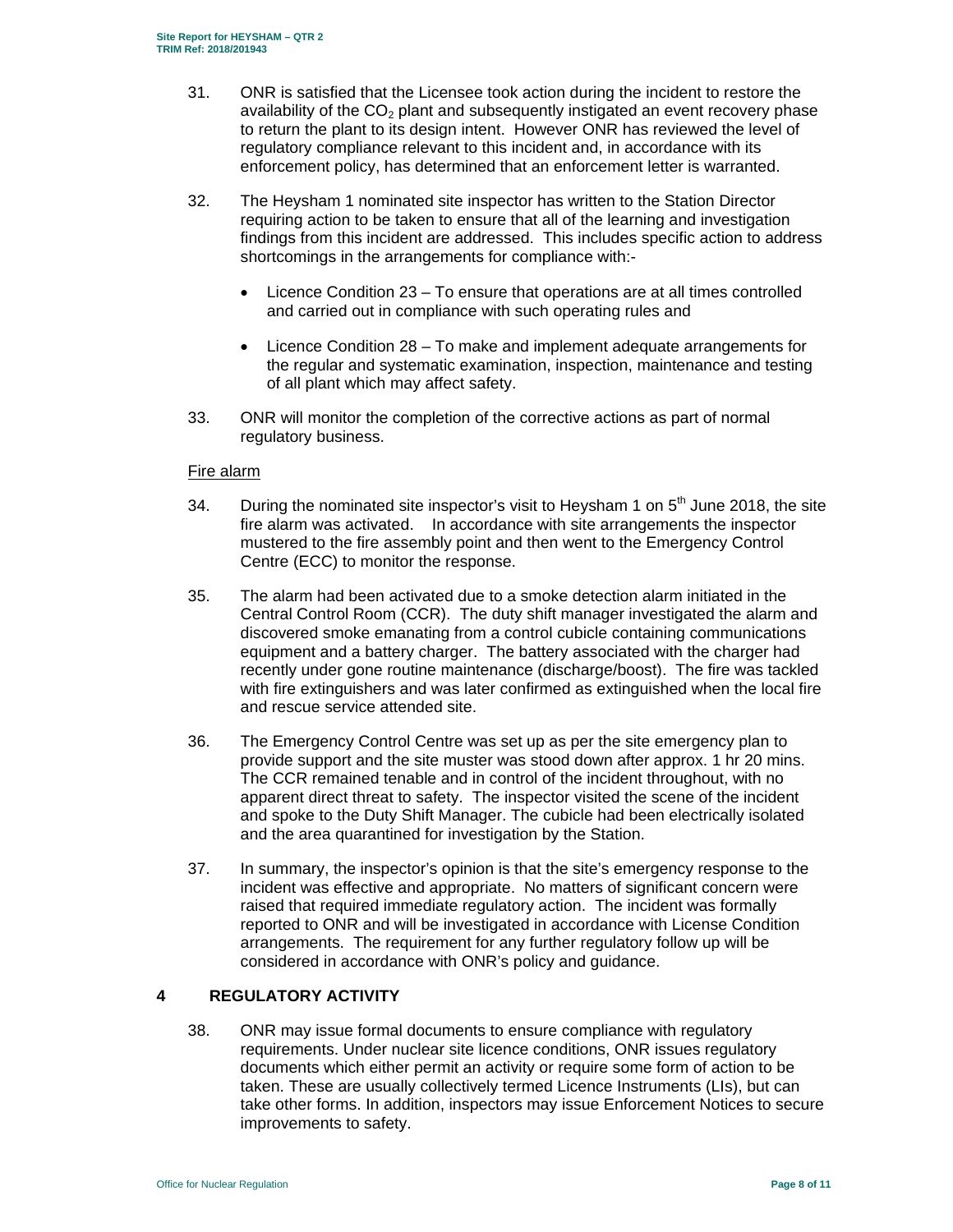# **Table 1 Licence Instruments and Enforcement Notices Issued by ONR during this period**

| <b>Date</b>     | Type | <b>Ref No</b> | <b>Description</b>                                                                                                                                            |
|-----------------|------|---------------|---------------------------------------------------------------------------------------------------------------------------------------------------------------|
| 4 June 18  LI   |      | 614           | Agreement to modification described in<br>"NP/SC 7753 - Safety case for operation<br>of the hot box dome with regions of<br>elevated temperature (EC 351742)" |
| 16 July 18   LI |      | 619           | Consent under license condition 30(3) to<br>start-up Heysham 2 Reactor 7 following<br>periodic shutdown.                                                      |

Reports detailing the above regulatory decisions can be found on the ONR website at http://www.onr.org.uk/pars/.

# **5 NEWS FROM ONR**

#### Stakeholder Engagement

- 39. On 9 May we held our ONR annual Industry Conference, with the theme 'Public Safety – everyone's responsibility.' Delegates from more than 45 different organisations attended, and we were delighted that Richard Harrington, Parliamentary under Secretary of State, Minister for Business and Industry, was able to join us to deliver a keynote speech. The conference provided us with an opportunity to engage directly with senior representatives from across industry and government on a number of topical and strategic issues affecting the sector.
- 40. As part of our continued stakeholder engagement work, we welcomed finance professionals from a number of nuclear site licensees and dutyholders to seminars in London and Birmingham in June. Led by our Finance Director, Sarah High, we hosted the seminars to provide the industry with a better understanding of our charging methodology, the principles we apply, and how the charging process works. To accompany the seminars we have also published a new booklet – How we charge for Nuclear Regulation – which is available on our website.
- 41. The next ONR/NGO engagement forum will take place on 11 October in London. This is a forum to discuss strategic, cross-cutting regulatory matters. Site specific matters are normally addressed via Site Stakeholder Groups. We are always keen to engage with a range of stakeholders and groups on nuclear safety and security issues, so if you do represent a nuclear-interest Non-Governmental Organisation, and are not already involved through our forum or via a Site Stakeholder Group, then please get in touch with the ONR Communications team for further details, via contact@onr.gov.uk

#### Regulatory News

42. A delegation from ONR, led by Chief Nuclear Inspector Mark Foy, supported the UK's contribution to the 6th Joint Convention review meeting in Vienna. Bringing together 78 countries from around the world, the Joint Convention on the Safety of Spent Fuel Management and the Safety of Radioactive Waste Management is the world's leading international forum for ensuring society and the environment are protected from hazards arising from spent fuel and radioactive waste. Further details can be found on the IAEA website.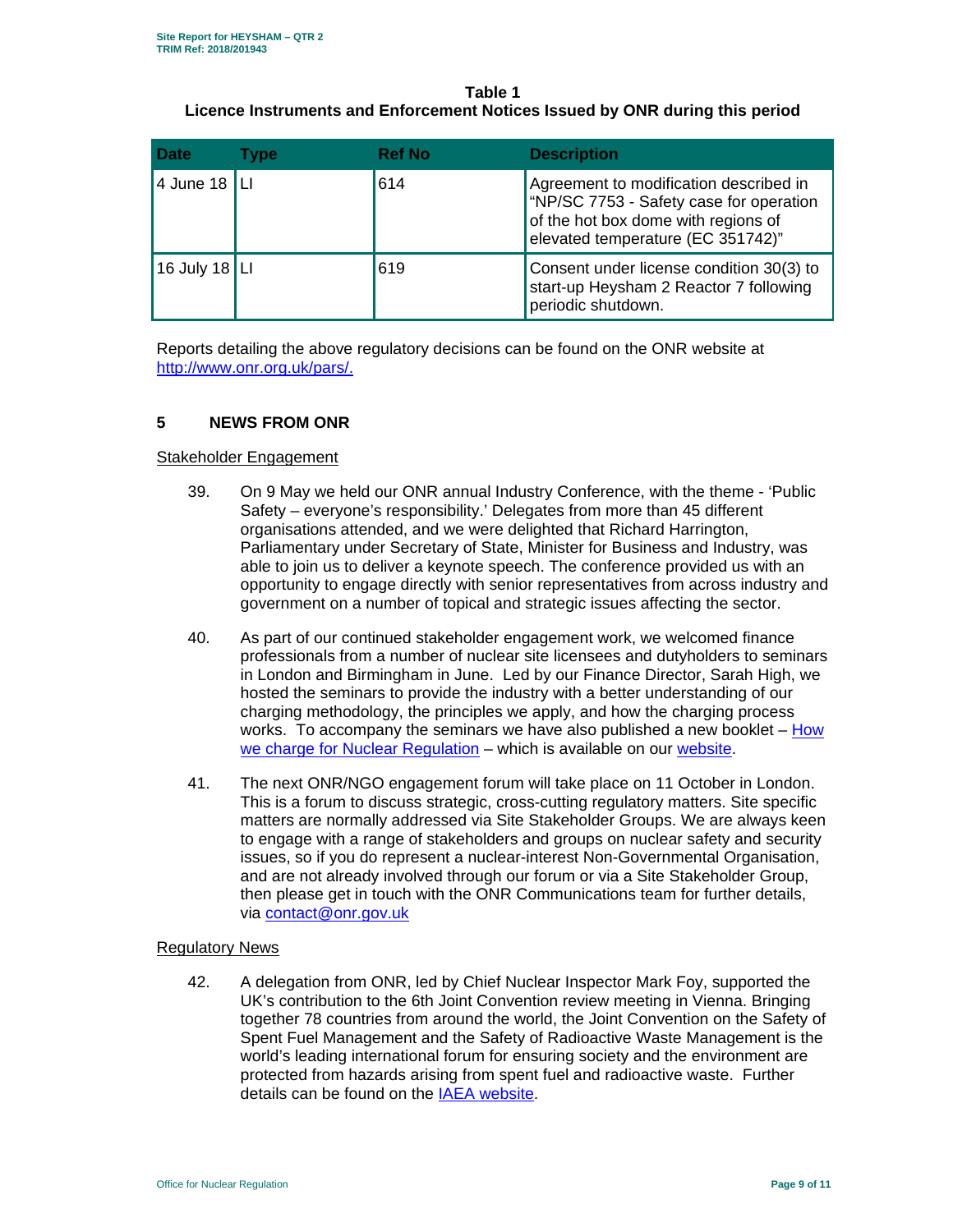- 43. We have notified Sellafield Ltd of our intention to prosecute the company for offences under Section 2 (1) of the Health and Safety at Work etc. Act (1974). The charge relates to an incident on 5 February, 2017, at a facility which handles special nuclear materials, which resulted in personal contamination to a Sellafield Ltd employee. The decision to prosecute follows an ONR investigation into the incident.
- 44. In May we awarded the contract for delivery of the UK Nuclear Safeguards Information Management and Reporting System (SIMRS) to Axis 12 Ltd. The IT system is necessary for us to establish a domestic safeguards regime after the UK's withdrawal from the Euratom Treaty. The government has now launched the consultation on Nuclear Safeguards Regulation, further details can be found on our website.

#### Corporate News

- 45. In May we published a self-assessment exercise to update on how well our activity currently aligns with the Regulators' Code, which came into effect in April 2014 to provide a framework for how regulators should engage with those they regulate. The full report is available on our website.
- 46. In June we published our Annual Report and Accounts highlighting the extent of our regulatory activities. During the 17/18 year over 1,000 inspections were carried out across 36 licensed sites and transport dutyholders, ensuring the required standards of safety and security were met to protect the public and workers. The full report is available on our website.
- 47. In July we published our second gender pay report. The organisation-wide results show that ONR has a mean gender pay gap of 35.2%, which is wider than last year, although it is broadly similar to the rest of the UK nuclear industry and anticipated given our workforce profile, and that of the industries from which we have historically recruited. ONR is committed to addressing this issue and continues to focus on improving diversity and inclusion.
- 48. Our Chief Executive, Adriènne Kelbie, has agreed a three-year contract extension, taking her term of employment to January 2022.